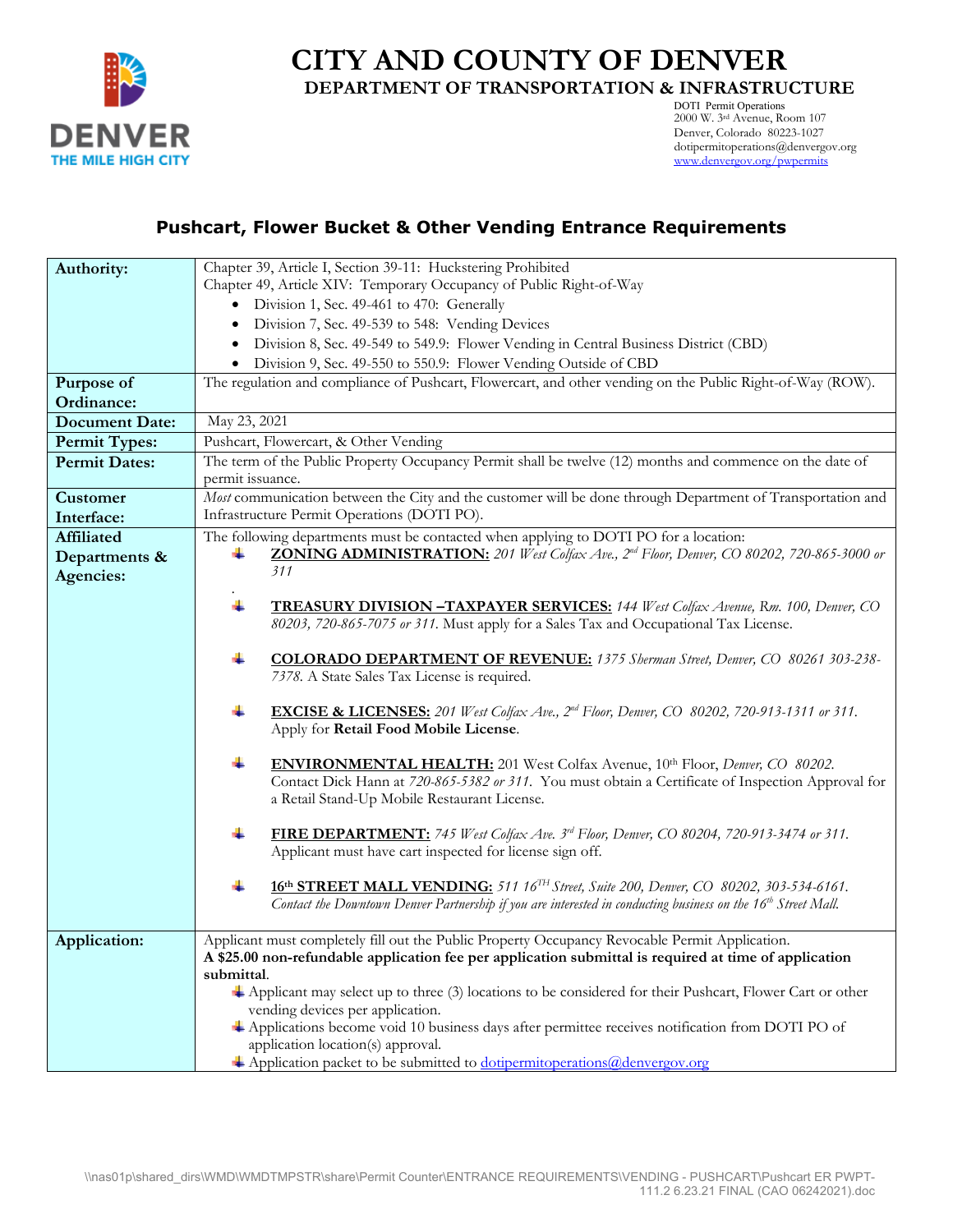| <b>Permit Issuance:</b>            | Applicant must have current pictures of their cart with manufacturer dimensions and design specifications.<br>Applicant must have a valid copy of the Retail Food Mobile License, which is obtained from the Excise &<br>Licenses Department, if food or drink is sold.<br>Applicant must have a valid copy of the Colorado State & City and County of Denver Sales Tax Licenses for<br>all other sales.<br>+ Applicant must provide proof of insurance-see Certificate of Insurance below.                                                                                                                                                                                                                                                                                                                                                                                                                                                                                                                                                                                                                                                                                                                                                                                                                                                                                                                                                                                                                                                                                                                                                                                                                                                                                                                                                                                                                                                                                                                                                                                                                                                                                                                                                                                                                                                                                                                                                                                                                                                                                                                                                                                                                                                                                                                                                                                                                                                                                                                                                                                                                                                                                                                                                                                                                                                                                                                                                                                                                                                                                                                                                                                                                                                                                                                                                                                                                                                                                                                                                                                                                                                                                                                                                                                                                                                                 |
|------------------------------------|-------------------------------------------------------------------------------------------------------------------------------------------------------------------------------------------------------------------------------------------------------------------------------------------------------------------------------------------------------------------------------------------------------------------------------------------------------------------------------------------------------------------------------------------------------------------------------------------------------------------------------------------------------------------------------------------------------------------------------------------------------------------------------------------------------------------------------------------------------------------------------------------------------------------------------------------------------------------------------------------------------------------------------------------------------------------------------------------------------------------------------------------------------------------------------------------------------------------------------------------------------------------------------------------------------------------------------------------------------------------------------------------------------------------------------------------------------------------------------------------------------------------------------------------------------------------------------------------------------------------------------------------------------------------------------------------------------------------------------------------------------------------------------------------------------------------------------------------------------------------------------------------------------------------------------------------------------------------------------------------------------------------------------------------------------------------------------------------------------------------------------------------------------------------------------------------------------------------------------------------------------------------------------------------------------------------------------------------------------------------------------------------------------------------------------------------------------------------------------------------------------------------------------------------------------------------------------------------------------------------------------------------------------------------------------------------------------------------------------------------------------------------------------------------------------------------------------------------------------------------------------------------------------------------------------------------------------------------------------------------------------------------------------------------------------------------------------------------------------------------------------------------------------------------------------------------------------------------------------------------------------------------------------------------------------------------------------------------------------------------------------------------------------------------------------------------------------------------------------------------------------------------------------------------------------------------------------------------------------------------------------------------------------------------------------------------------------------------------------------------------------------------------------------------------------------------------------------------------------------------------------------------------------------------------------------------------------------------------------------------------------------------------------------------------------------------------------------------------------------------------------------------------------------------------------------------------------------------------------------------------------------------------------------------------------------------------------------------------------------|
| Certificate of<br>Insurance:       | Pursuant to the Denver Revised Municipal Code, Applicant needs to submit to DOTI PO a Certificate of<br><b>Insurance</b> providing coverage for all pushcarts, flower carts/buckets, $\&$ /or street furniture in the ROW.<br>Applicant will maintain coverage for the duration of the Permit. Specific coverage should include, but not be<br>limited to, as stated below. Permits will not be issued without the <b>Certificate of Insurance.</b> Please have your<br>Insurance Agent include the City and County of Denver as an Additional Insured as follows: Additional Insured:<br>The City and County of Denver, its Officers, Officials, and Employees. The City and County of Denver must also be listed<br>as the Certificate Holder and must be stated as follows: City and County of Denver, DOTI Permit Operations, 2000 W.<br>Third Ave., Room 107, Denver, CO 80223<br>Applicant must have valid & current Certificate of Insurance with minimum General Liability Limits of:<br>➤<br>\$100,000 Individual Bodily Injury; \$300,000 Aggregate Bodily Liability and \$50,000 Property Damage OR<br>\$300,000 Combined Liability.<br>NOTE: Permittee will advise the City & County of Denver, Department of Transportation & Infrastructure in writing, by email<br>to dotipermitoperations @denvergov.org a minimum of thirty (30) days in advance of any insurance modification or cancellation.                                                                                                                                                                                                                                                                                                                                                                                                                                                                                                                                                                                                                                                                                                                                                                                                                                                                                                                                                                                                                                                                                                                                                                                                                                                                                                                                                                                                                                                                                                                                                                                                                                                                                                                                                                                                                                                                                                                                                                                                                                                                                                                                                                                                                                                                                                                                                                                                                                                                                                                                                                                                                                                                                                                                                                                                                                                                                                                                            |
| Considerations<br>for application: | <b>LOCATIONS / RESTRICTED AREAS:</b><br>Permits shall only be issued in the following Zoned Districts: B-2, B-3, B-4, B-5, B-7, B-8, B-A-2, B-A-3, and<br>B-A-4. (Sec. 49-543.1). Applicant shall confirm prior to submitting Pushcart Permit Application that the<br>proposed permit location conforms to zoning requirements.<br>DOTI PO issues pushcart, flower cart, and other vending permits for <b>outside</b> the 16 <sup>th</sup> Street Mall only. The<br>16th Street Pedestrian and Transit Mall means that portion of 16th Street and an area north and south of<br>16th Street within fifty (50) feet of 16th Street between the west curb line of Broadway, which is twenty (20)<br>feet east of the west property line of Broadway, and the southeasterly curb line of Wewatta Street, which is<br>sixteen (16) feet west of the east right-of-way line of Wewatta Street. If the requested vending location falls<br>in this area you must contact Downtown Denver Partnership listed on the first page of this entrance<br>requirement.<br>No Pushcart, Flower cart, or other vending is allowed in the following area surrounding Coors Field: W.<br>Property Line of 1 <sup>9th</sup> St., S. Property Line of the Alley between Market & Larimer, E. Property Line of Park<br>Avenue West and the N. Property Line of Wynkoop extended to Park Ave. W. In addition, all of the sidewalk<br>area along $2^{0th}$ St. from the extended Wynkoop ROW to the N. Property Line of Chestnut St. is included in the<br>Enhanced Enforcement Area. (Agreement between the City and County Of Denver and the Colorado Rockies Baseball<br>Club, Ltd., April 21, 1995)<br>No Pushcart, Flower cart, or other vending device is allowed within the Denver Union Station (DUS)<br>Boundaries or the Central Platte Valley (CPV) PUD District. (ZONING)<br>$\perp$ No Pushcart, Flower cart, or other vending device is allowed on any street or sidewalk within 300' of any<br>Park, Parkway, Mountain Park, or other recreational facility.<br>$\perp$ Vendors may NOT be within one thousand feet (1,000') or any public or private, elementary or secondary<br>school.<br>$\pm$ All Pushcarts, Flower carts, or other vendors shall not be within two hundred (200) feet of a private<br>establishment offering comparable goods or services located in a fixed premises with a direct entrance on the<br>sidewalk; except as may be permitted under the provisions of section 49-541. The distance from a<br>comparable establishment shall be measured along a continuous sidewalk but not crossing any street.<br><b>PUSHCART SPECIFIC REQUIREMENTS</b><br>It shall be unlawful for any owner, part owner, shareholder, or person interested directly or indirectly in any<br>permit issued pursuant to this division, to conduct, own, either in whole or in part, or be directly or indirectly<br>interested in more than two (2) permits issued pursuant to this division. (Sec. 49-544.7). For pushcart and<br>vending devices selling food or merchandise, not flower vending nor services.<br>$\perp$ A copy of the current permit <b>must be firmly attached and visible on the pushcart at all times.</b><br>$\pm$ The permittee shall not conduct business at the location designated on his/her permit when such location is<br>within an area for which the Manager of Department of Transportation & Infrastructure has issued a permit<br>for a street fair, festival, or similar event, under Article XVI, unless the holder of the Special Event Permit<br>furnishes permission in writing.<br>$\pm$ The permit is site specific and cannot be transferred to another business, person or location. The location is<br>owned by the City and County of Denver and cannot be sold or assigned by the Permittee. The ordinance<br>does not allow for ownership or transferring of sites.<br>If a vendor requests a change in location they must submit a new application with fee and meet all<br>requirements. The vendor must also submit in writing a statement giving up their current location.<br>No more than one pushcart or flower cart selling like products will be allowed on an intersection corner. A<br>second vendor may be allowed, selling unrelated products if space exists and other ordinance requirements |

 $\mathbf{r}$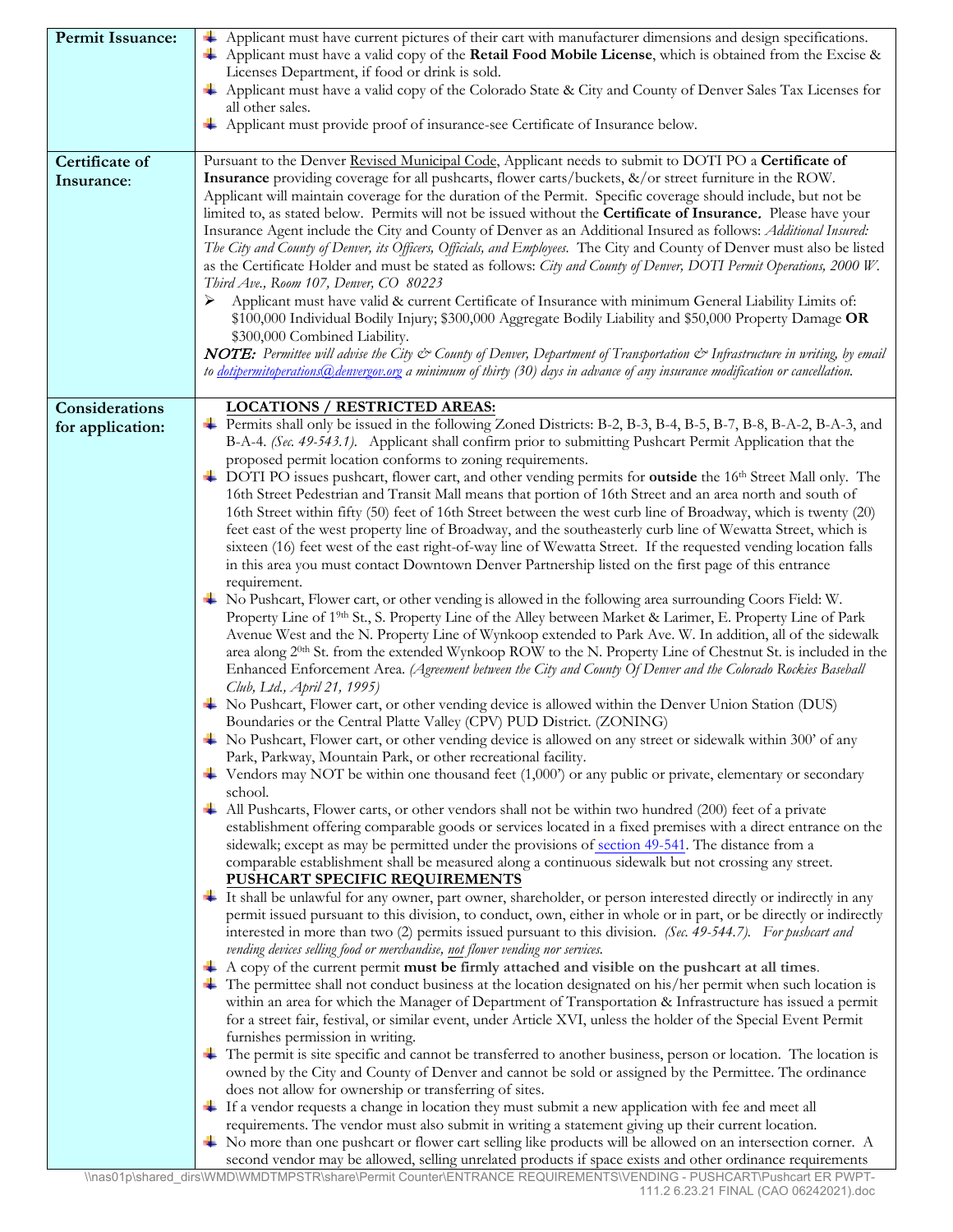| are met.                                                                                                                   |          |
|----------------------------------------------------------------------------------------------------------------------------|----------|
| $\downarrow$ Pushcarts, Flower carts, &/or other vendors must be placed according to the location specified on the         |          |
| permit. The cart vendor and their customers must keep a minimum of 10 feet of clear sidewalk for                           |          |
| pedestrians in the CBD and 5 feet of clear sidewalk in the rest of the City and County of Denver.                          |          |
| $\pm$ The Pushcart, Flower cart, or other vending device shall occupy an area no larger than sixteen (16) square           |          |
| feet (length x width), and shall not exceed three (3) feet in maximum width, excluding wheels, nor six (6) feet            |          |
|                                                                                                                            |          |
| in maximum length, including any handle, nor five (5) feet in height, excluding a canopy, umbrella or                      |          |
| transparent enclosure. (Sec. 49-545.1).                                                                                    |          |
| + Other than the permitted vending device, permittee shall not place any other encumbrance on or in the                    |          |
| public Right-of-Way in excess of 3 feet in height. No device, stand, box container, or table is allowed, or shall          |          |
| they place any such thing on a sidewalk, roadway, street, or alley except as permitted. (Sec. 49-545.2).                   |          |
| $\overline{\mathbf{A}}$ At no time are temporary signs allowed on or in the Public Right-of-Way.                           |          |
| The permittee shall not sell to any person who is standing [or driving] in a street, [alley], highway, or roadway.         |          |
| (Sec. $49 - 545.8$ )                                                                                                       |          |
| $\perp$ The permittee shall not locate a pushcart or other vending device on a public sidewalk within eight (8) feet of    |          |
| an adjacent building or property line. The permittee shall not locate a pushcart or other vending device within            |          |
| ten (10) feet of the extension of any building entranceway or doorway, to the curb line.                                   |          |
| The permittee shall not leave their pushcart, flower cart, or other vending device unattended on a public                  |          |
| right-of-way or at the location designated on their permit. (Sec. 49-545.12).                                              |          |
| $\overline{\phantom{a}}$ Vendors may NOT be in operation between the hours of 12 midnight and 6 a.m.                       |          |
| <b>CONDUCT OF VENDORS, THEIR EMPLOYEES &amp;/OR REPRESENTATIVES:</b>                                                       |          |
| $\downarrow$ Vendors, their employees &/or representatives, (VER), shall be courteous to the public, efficient and neat in |          |
| appearance. VER's will not use foul or vulgar language or act in a loud, boisterous, or otherwise improper or              |          |
| unacceptable manner. VER's shall not engage in open, notorious and/or public disputes, disagreements or                    |          |
| conflicts tending to deteriorate the quality of the surroundings or that of their competitors &/or businesses.             |          |
|                                                                                                                            |          |
| + Obscene communications or gestures, intimidation in any form, threats (direct or indirect) of violence or                |          |
| physical harm, fighting, gambling, illegal activity, being under the influence of alcohol or illegal substances, or        |          |
| carrying of weapons or illegal substances is strictly prohibited. Any violation may result in immediate                    |          |
| revocation of your Public Property Occupancy Permit.                                                                       |          |
| PERMIT RENEWAL PROCEDURES:                                                                                                 |          |
| $\blacksquare$ Permit is renewable yearly and must be renewed no later than ten (10) business days <b>PRIOR TO</b> the     |          |
| expiration date.                                                                                                           |          |
| $\perp$ In the event of non-renewal the location permitted will be held for ten (10) business days. If the permit is       |          |
| not renewed during the ten- (10) day "grace period" then the location(s) will be available to the public at the            |          |
| DOTI PO office through dotipermitoperations@denvergov.org.                                                                 |          |
| $\perp$ All permits must be renewed by the person (permittee) to whom it was issued. A new application and all             |          |
| supporting documents are required for all new and renewal permits.                                                         |          |
| A current Certificate of Insurance must be on file before the permit will be renewed.                                      |          |
| A copy of the current Retail Stand Up Business License, Colorado Sales Tax License, Denver Sales Tax                       |          |
| License, if required.                                                                                                      |          |
| Fictures of the pushcart and manufacturer's design drawings or measurements must be submitted as part of                   |          |
| the application process and shall be updated for any new carts put into service.                                           |          |
| PERMIT CANCELLATION:                                                                                                       |          |
| The Public Property Occupancy Permit is a revocable permit and can be revoked without cause at the                         |          |
| discretion of the Manager of DOTI or designee.                                                                             |          |
| Any location that becomes unsafe or unstable due to construction or safety concerns will be temporarily                    |          |
| suspended and a provisional site will be assigned until the original site is again usable.                                 |          |
| $\perp$ All Pushcarts, Flower carts, and other vending devices will be cancelled ten (10) days after cancellation          |          |
| and/or expiration date of the Certificate of Insurance.                                                                    |          |
|                                                                                                                            |          |
| Permit must be renewed within 10 days of expiration date, or permit becomes void, and the permittee must                   |          |
| begin the application and permitting process over.                                                                         |          |
| PUSHCARTS, FLOWERCARTS, AND OTHER VENDING DEVICES ARE SUBJECT TO                                                           |          |
| INSPECTION AT ANY TIME THEY ARE IN THE PUBLIC RIGHT-OF-WAY BY THE CITY                                                     |          |
| AND COUNTY OF DENVER, ITS OFFICERS, OFFICIALS, AND EMPLOYEES. PERMIT CAN                                                   |          |
| BE REVOKED AT ANY TIME IF THE REVISED MUNICIPAL CODE OR REQUIREMENTS                                                       |          |
| ARE NOT ADHERED TO.                                                                                                        |          |
| 2015 Fees:                                                                                                                 |          |
| Pushcart Application Fee (New &/or Location Change)----------------------------                                            | 25.00    |
| ٠                                                                                                                          | \$336.00 |
| Flower Vendor Application Fee (New &/or Location Change)--------------------<br>$\bullet$                                  | 25.00    |
|                                                                                                                            | \$270.00 |
| $\bullet$                                                                                                                  |          |
| $\bullet$                                                                                                                  | \$182.00 |
|                                                                                                                            |          |

**Permittee is required to make full payment for each location upon issuance of permit.**

**Fees: 2015 Fees:**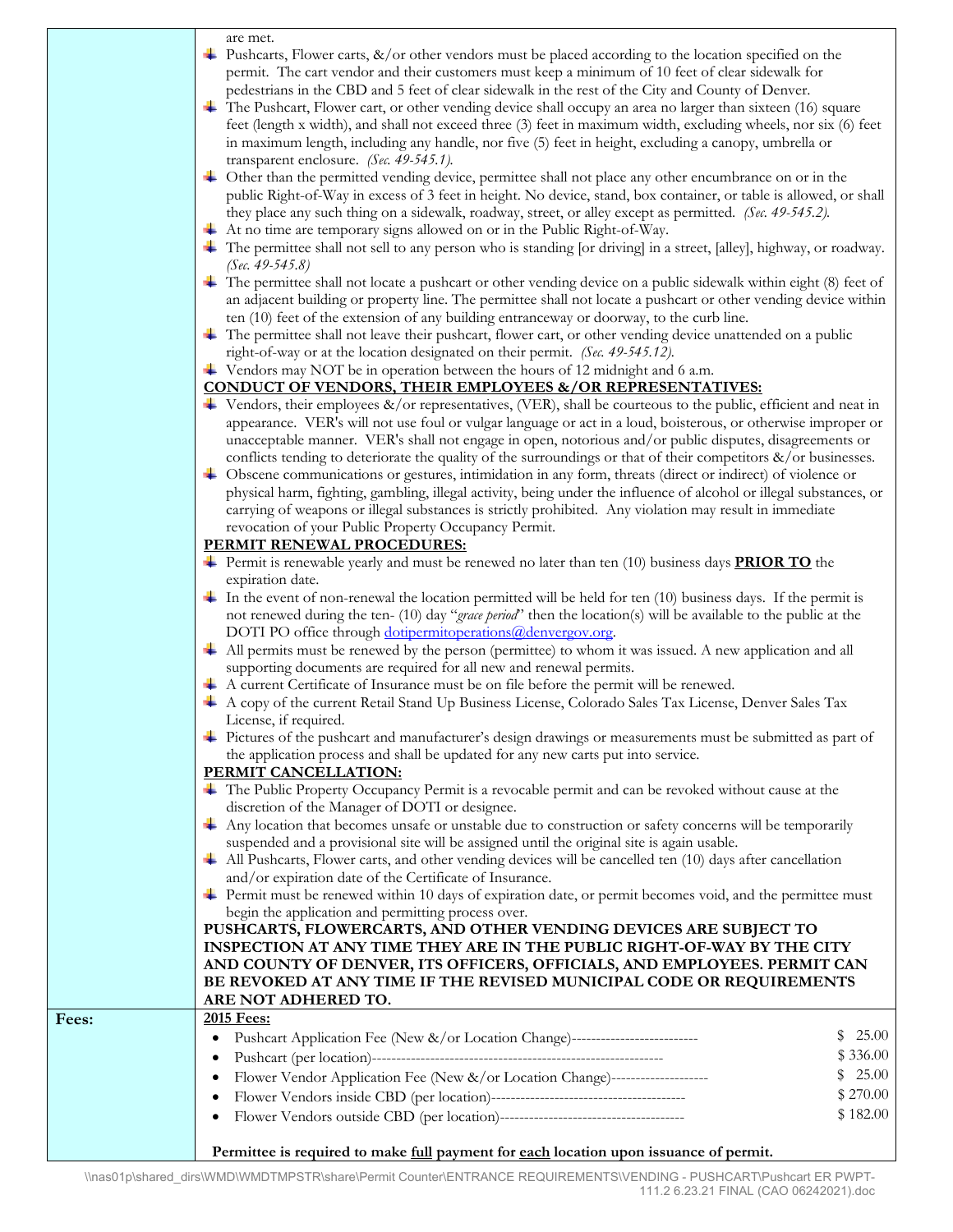|                                  |                                                                                                                                                                                                                                                                                                          |                                                                             |                                     |                                                                                                                                                   | This Certificate is issued as a matter of information only and confers no<br>rights upon the certificate holder other than those provided in the policy.<br>This certificate does not amend, extend or alter the coverage afforded by<br>the policies described herein. |                                      |        |                            |              |              |                         |
|----------------------------------|----------------------------------------------------------------------------------------------------------------------------------------------------------------------------------------------------------------------------------------------------------------------------------------------------------|-----------------------------------------------------------------------------|-------------------------------------|---------------------------------------------------------------------------------------------------------------------------------------------------|-------------------------------------------------------------------------------------------------------------------------------------------------------------------------------------------------------------------------------------------------------------------------|--------------------------------------|--------|----------------------------|--------------|--------------|-------------------------|
|                                  |                                                                                                                                                                                                                                                                                                          |                                                                             |                                     | <b>COMPANIES AFFORDING COVERAGE</b>                                                                                                               |                                                                                                                                                                                                                                                                         |                                      |        |                            |              |              |                         |
|                                  | INSURED MUST HAVE NAME                                                                                                                                                                                                                                                                                   |                                                                             |                                     | <b>COMPANY</b><br>A                                                                                                                               |                                                                                                                                                                                                                                                                         |                                      |        |                            |              |              |                         |
|                                  |                                                                                                                                                                                                                                                                                                          |                                                                             |                                     | <b>COMPANY</b>                                                                                                                                    |                                                                                                                                                                                                                                                                         |                                      |        |                            |              |              |                         |
|                                  | OF INDIVIDUAL,                                                                                                                                                                                                                                                                                           |                                                                             |                                     | в<br><b>COMPANY</b>                                                                                                                               |                                                                                                                                                                                                                                                                         |                                      |        |                            |              |              |                         |
|                                  | <b>COMPANY &amp; ADDRESS</b>                                                                                                                                                                                                                                                                             |                                                                             |                                     | C<br><b>COMPANY</b>                                                                                                                               |                                                                                                                                                                                                                                                                         |                                      |        |                            |              |              |                         |
|                                  |                                                                                                                                                                                                                                                                                                          |                                                                             |                                     | D                                                                                                                                                 |                                                                                                                                                                                                                                                                         |                                      |        |                            |              |              |                         |
|                                  |                                                                                                                                                                                                                                                                                                          |                                                                             |                                     |                                                                                                                                                   |                                                                                                                                                                                                                                                                         |                                      |        |                            |              |              |                         |
|                                  |                                                                                                                                                                                                                                                                                                          |                                                                             |                                     |                                                                                                                                                   |                                                                                                                                                                                                                                                                         |                                      |        |                            |              |              |                         |
|                                  |                                                                                                                                                                                                                                                                                                          |                                                                             |                                     |                                                                                                                                                   |                                                                                                                                                                                                                                                                         |                                      |        |                            |              |              |                         |
|                                  | <b>COVERAGES</b>                                                                                                                                                                                                                                                                                         | This certificate supersedes and replaces any previously issued certificate. |                                     |                                                                                                                                                   |                                                                                                                                                                                                                                                                         |                                      |        |                            |              |              |                         |
|                                  | This is to certify that policies of insurance described herein have been issued to the insured named herein for the policy period indicated.<br>Notwithstanding any requirement, term or condition of any contract or other document with respect to which the certificate may be issued or may pertain. |                                                                             |                                     |                                                                                                                                                   |                                                                                                                                                                                                                                                                         |                                      |        |                            |              |              |                         |
|                                  | The insurance afforded by the policies described herein is subject to all the terms, conditions and exclusions of such policies. Limits shown may have<br>been reduced by paid claims.                                                                                                                   |                                                                             |                                     |                                                                                                                                                   |                                                                                                                                                                                                                                                                         |                                      |        |                            |              |              |                         |
| co<br>LTR                        | TYPE OF INSURANCE                                                                                                                                                                                                                                                                                        | POLICY NUMBER                                                               | POLICY EFFECTIVE<br>DATE (MM/DD/YY) |                                                                                                                                                   |                                                                                                                                                                                                                                                                         | POLICY EXPIRATION<br>DATE (MM/DD/YY) |        |                            |              |              |                         |
|                                  |                                                                                                                                                                                                                                                                                                          |                                                                             |                                     |                                                                                                                                                   |                                                                                                                                                                                                                                                                         |                                      |        |                            |              |              |                         |
|                                  | GENERAL LIABILITY<br>COMMERCIAL GENERAL                                                                                                                                                                                                                                                                  |                                                                             |                                     |                                                                                                                                                   |                                                                                                                                                                                                                                                                         |                                      | G      | AGGRE                      |              | ITS          | <b>\$NONE</b>           |
|                                  | $\Box$ $\Box$ CLAIMS MADE                                                                                                                                                                                                                                                                                |                                                                             |                                     |                                                                                                                                                   |                                                                                                                                                                                                                                                                         |                                      | P      | $rs - \overline{q}$        |              |              | \$1,000,000             |
|                                  | OWNERS & CONTRACT                                                                                                                                                                                                                                                                                        |                                                                             |                                     |                                                                                                                                                   |                                                                                                                                                                                                                                                                         |                                      | P      | AL &                       | <b>AJUR</b>  |              | \$1,000,000             |
|                                  | □<br>□                                                                                                                                                                                                                                                                                                   |                                                                             |                                     |                                                                                                                                                   |                                                                                                                                                                                                                                                                         |                                      | E<br>F | CUR<br>MAC                 |              |              | \$1,000,000<br>50,000\$ |
|                                  |                                                                                                                                                                                                                                                                                                          |                                                                             |                                     |                                                                                                                                                   |                                                                                                                                                                                                                                                                         |                                      | M      |                            |              |              | <b>EXCLUDED\$</b>       |
|                                  | AUTOMOBILE LIABILI                                                                                                                                                                                                                                                                                       |                                                                             |                                     |                                                                                                                                                   |                                                                                                                                                                                                                                                                         |                                      | þ      | $\overline{\mathbf{E}}$    | ATM11        |              | \$                      |
|                                  | $\Box$ ANY AUTO<br>ALL OWNED AUTOS                                                                                                                                                                                                                                                                       |                                                                             |                                     |                                                                                                                                                   |                                                                                                                                                                                                                                                                         |                                      | B      | IN.                        | per <u>p</u> |              | \$                      |
|                                  | <b>NUMBER OF SCHEDULED AUTOS</b>                                                                                                                                                                                                                                                                         |                                                                             |                                     |                                                                                                                                                   |                                                                                                                                                                                                                                                                         |                                      | E      | INJ                        |              |              | \$                      |
|                                  | <b>T</b> HIRED AUTOS<br>NON-OWNED AUTOS                                                                                                                                                                                                                                                                  |                                                                             |                                     |                                                                                                                                                   |                                                                                                                                                                                                                                                                         |                                      |        | ht<br>TY DAY               |              |              | \$                      |
|                                  | □<br>□                                                                                                                                                                                                                                                                                                   |                                                                             |                                     |                                                                                                                                                   |                                                                                                                                                                                                                                                                         |                                      |        |                            |              |              |                         |
|                                  | <b>GARAGE LIABILITY</b>                                                                                                                                                                                                                                                                                  |                                                                             |                                     |                                                                                                                                                   |                                                                                                                                                                                                                                                                         |                                      |        | ACTO ONLY - EA ACCIDENT    |              |              | \$                      |
|                                  | <b>NANY AUTO</b>                                                                                                                                                                                                                                                                                         |                                                                             |                                     |                                                                                                                                                   |                                                                                                                                                                                                                                                                         |                                      |        | OTHER THAN AUTO ONLY:      |              |              | \$                      |
|                                  | □<br>$\Box$                                                                                                                                                                                                                                                                                              |                                                                             |                                     |                                                                                                                                                   |                                                                                                                                                                                                                                                                         |                                      |        | EACH ACCIDENT              |              |              | \$                      |
|                                  |                                                                                                                                                                                                                                                                                                          |                                                                             |                                     |                                                                                                                                                   |                                                                                                                                                                                                                                                                         |                                      |        | <b>AGGREGATE</b>           |              |              | \$                      |
|                                  | <b>EXCESS LIABILITY</b><br>UMBRELLA FORM                                                                                                                                                                                                                                                                 |                                                                             |                                     |                                                                                                                                                   |                                                                                                                                                                                                                                                                         |                                      |        | EACH OCCURRENCE            |              |              | \$                      |
|                                  | OTHER THAN UMBE<br>ORM                                                                                                                                                                                                                                                                                   |                                                                             |                                     |                                                                                                                                                   |                                                                                                                                                                                                                                                                         |                                      |        | <b>AGGREGATE</b>           |              |              | \$                      |
|                                  | WORKERS COMPENSATI                                                                                                                                                                                                                                                                                       |                                                                             |                                     |                                                                                                                                                   |                                                                                                                                                                                                                                                                         |                                      |        | WC                         |              | <b>OTHER</b> | \$                      |
|                                  | EMPLOYERS LIABILIT                                                                                                                                                                                                                                                                                       |                                                                             |                                     |                                                                                                                                                   |                                                                                                                                                                                                                                                                         |                                      |        | <b>STATUTORY</b><br>LIMITS |              |              |                         |
|                                  | THE PROPRIETOR/                                                                                                                                                                                                                                                                                          |                                                                             |                                     |                                                                                                                                                   |                                                                                                                                                                                                                                                                         |                                      |        | EA EACH ACCIDENT           |              |              | \$                      |
|                                  | ĆЪ<br>PARTNERS/EXECUTIVE<br>OFFICERS ARE:<br>п                                                                                                                                                                                                                                                           |                                                                             |                                     |                                                                                                                                                   |                                                                                                                                                                                                                                                                         |                                      |        | EA DISEASE-POLICY UNIT     |              |              | \$                      |
|                                  |                                                                                                                                                                                                                                                                                                          |                                                                             |                                     |                                                                                                                                                   |                                                                                                                                                                                                                                                                         |                                      |        | EA DISEASE-EACH EMPLOYEE   |              |              | \$                      |
|                                  | <b>OTHER</b>                                                                                                                                                                                                                                                                                             |                                                                             |                                     |                                                                                                                                                   |                                                                                                                                                                                                                                                                         |                                      |        |                            |              |              |                         |
|                                  |                                                                                                                                                                                                                                                                                                          |                                                                             |                                     |                                                                                                                                                   |                                                                                                                                                                                                                                                                         |                                      |        |                            |              |              |                         |
|                                  |                                                                                                                                                                                                                                                                                                          |                                                                             |                                     |                                                                                                                                                   |                                                                                                                                                                                                                                                                         |                                      |        |                            |              |              |                         |
|                                  | DESCRIPTION OF OPERATIONS/LOCATIONS/VEHICLE/SPECIAL ITEMS (LIMITS MAY BE SUBJECT TO DEDUCTIBLES OR RETENSIONS)                                                                                                                                                                                           |                                                                             |                                     |                                                                                                                                                   |                                                                                                                                                                                                                                                                         |                                      |        |                            |              |              |                         |
|                                  |                                                                                                                                                                                                                                                                                                          |                                                                             |                                     |                                                                                                                                                   |                                                                                                                                                                                                                                                                         |                                      |        |                            |              |              |                         |
|                                  |                                                                                                                                                                                                                                                                                                          |                                                                             |                                     |                                                                                                                                                   |                                                                                                                                                                                                                                                                         |                                      |        |                            |              |              |                         |
|                                  | Additional Insured: The City and County of Denver, its officers, officials, and                                                                                                                                                                                                                          |                                                                             |                                     |                                                                                                                                                   |                                                                                                                                                                                                                                                                         |                                      |        |                            |              |              |                         |
|                                  | employees.                                                                                                                                                                                                                                                                                               |                                                                             |                                     |                                                                                                                                                   |                                                                                                                                                                                                                                                                         |                                      |        |                            |              |              |                         |
|                                  |                                                                                                                                                                                                                                                                                                          |                                                                             |                                     |                                                                                                                                                   |                                                                                                                                                                                                                                                                         |                                      |        |                            |              |              |                         |
|                                  | CERTIFICATE HOLDER                                                                                                                                                                                                                                                                                       |                                                                             |                                     | <b>CANCELLATION</b><br>Should any of the policies described herein be cancelled before the                                                        |                                                                                                                                                                                                                                                                         |                                      |        |                            |              |              |                         |
|                                  |                                                                                                                                                                                                                                                                                                          |                                                                             |                                     | expiration date thereof the insurer affording coverage will mail 30 days<br>written notice to the certificate holder named herein, But failure to |                                                                                                                                                                                                                                                                         |                                      |        |                            |              |              |                         |
| <b>City and County of Denver</b> |                                                                                                                                                                                                                                                                                                          |                                                                             |                                     |                                                                                                                                                   |                                                                                                                                                                                                                                                                         |                                      |        |                            |              |              |                         |

| <b>City and County of Denver</b> | expiration date thereof the insurer affording coverage will mail 30 days  |
|----------------------------------|---------------------------------------------------------------------------|
| <b>DOTI Permit Operations</b>    | written notice to the certificate holder named herein, But failure to     |
| 2000 W. Third Avenue, Room 107   | mail such notice shall impose no obligation or liability of any kind upon |
| <b>Denver, CO 80223</b>          | the insurer, its agents or representatives.                               |
|                                  | Agent's Signature                                                         |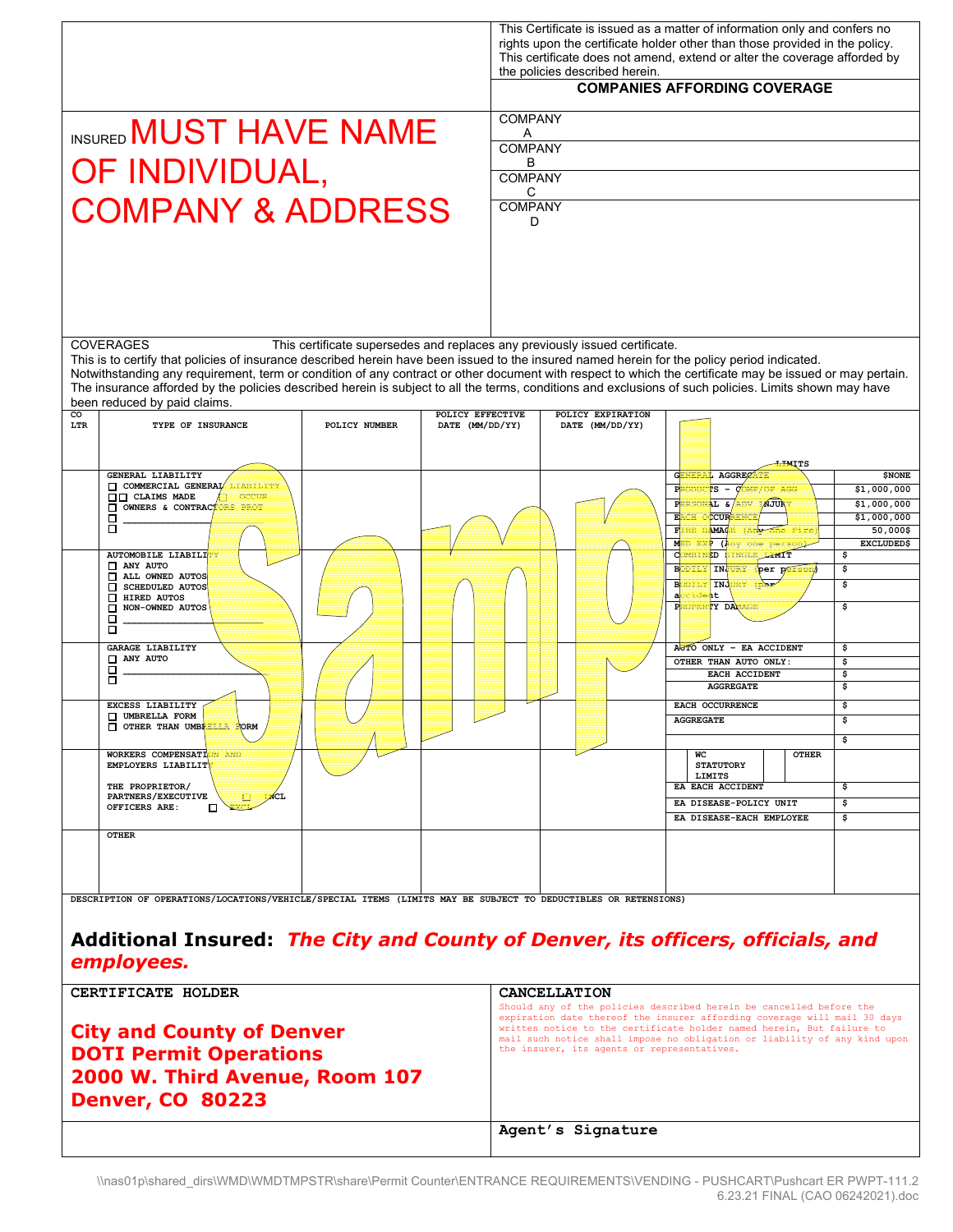

# **CITY AND COUNTY OF DENVER**

**DEPARTMENT OF TRANSPORTATION & INFRASTRUCTURE**

**Development Engineering Services** 

Permit Operations<br>2000 W. 3<sup>rd</sup> Avenue, Room 107 Denver, Colorado 80223-1027 Phone: (303) 446-3759 Fax: (303) 446-3755

#### **Pushcart, Flower Bucket & Other Vending in the Right-of-Way Application**

| <b>Application Date:</b>                                                                                      | PWPO Staff Initials & Date Received:        |  |  |  |  |  |  |
|---------------------------------------------------------------------------------------------------------------|---------------------------------------------|--|--|--|--|--|--|
| <b>Owner Name:</b>                                                                                            |                                             |  |  |  |  |  |  |
| Company Name:                                                                                                 |                                             |  |  |  |  |  |  |
| <b>Full Mailing Address:</b>                                                                                  |                                             |  |  |  |  |  |  |
| Alternate Phone #:<br>Telephone #:                                                                            |                                             |  |  |  |  |  |  |
| <b>E-Mail Address:</b>                                                                                        | SIZE OF CART: L, W, H:                      |  |  |  |  |  |  |
| Owner's Signature:<br>Date:                                                                                   |                                             |  |  |  |  |  |  |
|                                                                                                               |                                             |  |  |  |  |  |  |
| Application for:<br><b>Flower Bucket</b><br>Pushcart<br>Other                                                 | Application Fee Amount & Receipt #          |  |  |  |  |  |  |
| List products to be sold:                                                                                     |                                             |  |  |  |  |  |  |
| Label Streets, Show Traffic Flow Directions, Landmarks, Corner Desired & Addresses of Surrounding Businesses. |                                             |  |  |  |  |  |  |
|                                                                                                               | Label Each Drawing With The Priority Number |  |  |  |  |  |  |
| For downtown UNION STATION is North                                                                           | For downtown UNION STATION is North         |  |  |  |  |  |  |
| N                                                                                                             | $\mathsf{N}$                                |  |  |  |  |  |  |
|                                                                                                               |                                             |  |  |  |  |  |  |
|                                                                                                               |                                             |  |  |  |  |  |  |
|                                                                                                               |                                             |  |  |  |  |  |  |
|                                                                                                               |                                             |  |  |  |  |  |  |
|                                                                                                               |                                             |  |  |  |  |  |  |
|                                                                                                               |                                             |  |  |  |  |  |  |
|                                                                                                               |                                             |  |  |  |  |  |  |
|                                                                                                               |                                             |  |  |  |  |  |  |
|                                                                                                               |                                             |  |  |  |  |  |  |
| PRIORITY#                                                                                                     | PRIORITY#                                   |  |  |  |  |  |  |
|                                                                                                               | <b>COMMENTS:</b>                            |  |  |  |  |  |  |
|                                                                                                               |                                             |  |  |  |  |  |  |
|                                                                                                               |                                             |  |  |  |  |  |  |
|                                                                                                               |                                             |  |  |  |  |  |  |
|                                                                                                               |                                             |  |  |  |  |  |  |
|                                                                                                               |                                             |  |  |  |  |  |  |
|                                                                                                               |                                             |  |  |  |  |  |  |
|                                                                                                               |                                             |  |  |  |  |  |  |
| PRIORITY#                                                                                                     |                                             |  |  |  |  |  |  |
| AUTHORITY: Article 49-XIV of the Revised Municipal Code                                                       |                                             |  |  |  |  |  |  |
| Title:<br>Approved By:                                                                                        | Date:                                       |  |  |  |  |  |  |